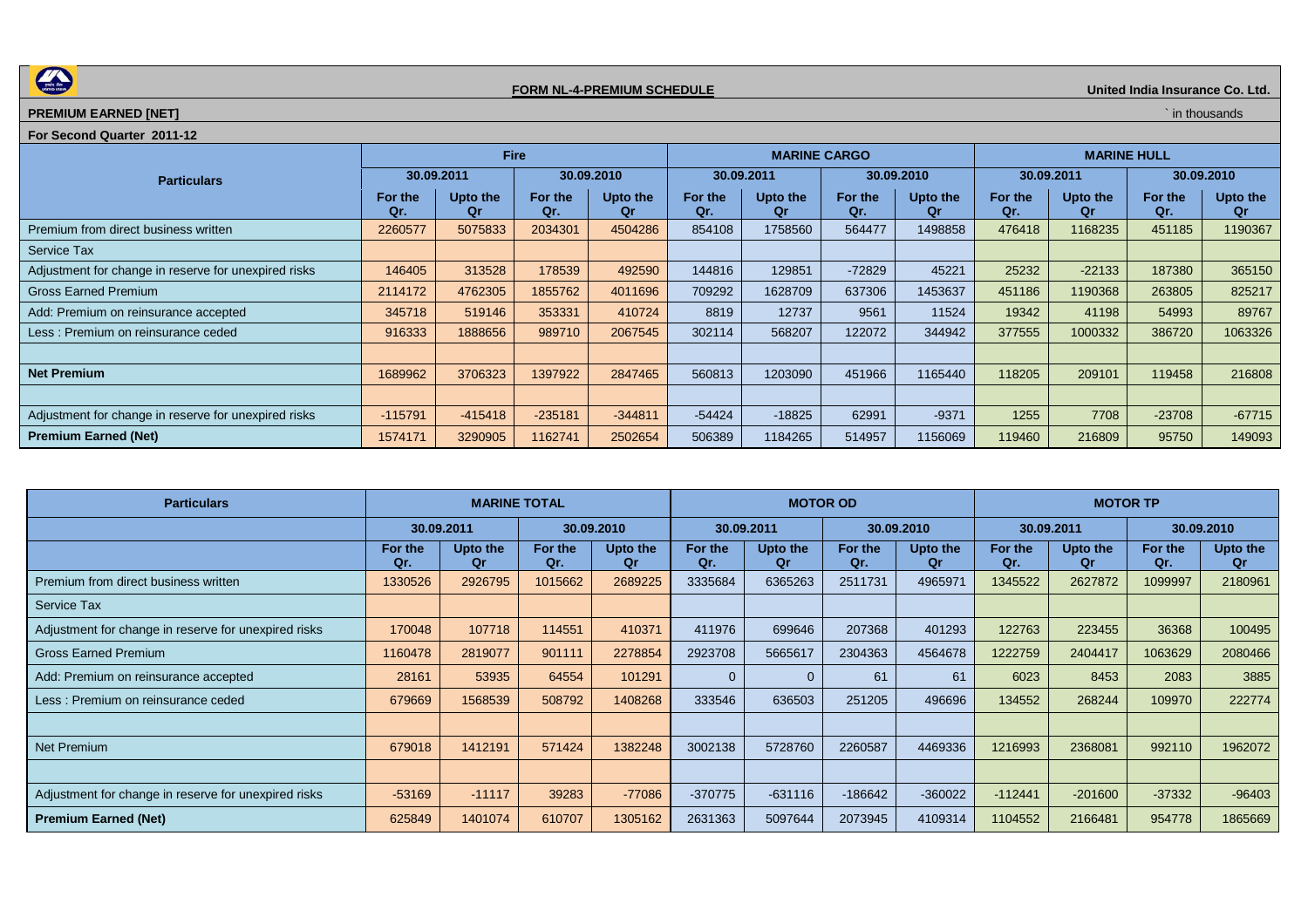| <b>Particulars</b>                                   | <b>MOTOR POOL</b> |                |                |                |                | <b>MOTOR TOTAL</b> |                |                | <b>WORKMEN COMPENSATION</b> |                |                |                |
|------------------------------------------------------|-------------------|----------------|----------------|----------------|----------------|--------------------|----------------|----------------|-----------------------------|----------------|----------------|----------------|
|                                                      | 30.09.2011        |                | 30.09.2010     |                | 30.09.2011     |                    | 30.09.2010     |                | 30.09.2011                  |                | 30.09.2010     |                |
|                                                      | For the<br>Qr.    | Upto the<br>Qr | For the<br>Qr. | Upto the<br>Qr | For the<br>Qr. | Upto the<br>Qr     | For the<br>Qr. | Upto the<br>Qr | For the<br>Qr.              | Upto the<br>Qr | For the<br>Qr. | Upto the<br>Qr |
| Premium from direct business written                 | 2458805           | 4521252        | 1357608        | 2680782        | 7140011        | 13514387           | 4969336        | 9827714        | 204878                      | 419646         | 177717         | 358003         |
| <b>Service Tax</b>                                   |                   |                |                |                |                |                    |                |                |                             |                |                |                |
| Adjustment for change in reserve for unexpired risks | 550599            | 920235         | 112427         | 183647         | 1085338        | 1843336            | 356163         | 685435         | 13581                       | 30822          | 22114          | 42311          |
| <b>Gross Earned Premium</b>                          | 1908206           | 3601017        | 1245181        | 2497135        | 6054673        | 11671051           | 4613173        | 9142279        | 191297                      | 388824         | 155603         | 315692         |
| Add: Premium on reinsurance accepted                 | 1912235           | 3565659        | 1068948        | 2137897        | 1918258        | 3574112            | 1071092        | 2141843        | $\mathbf 0$                 | $\Omega$       | $\mathbf{0}$   | $\Omega$       |
| Less: Premium on reinsurance ceded                   | 2458805           | 4521252        | 1357529        | 2680782        | 2926903        | 5425999            | 1718704        | 3400252        | 20488                       | 41967          | 17766          | 35799          |
|                                                      |                   |                |                |                |                |                    |                |                |                             |                |                |                |
| Net Premium                                          | 1912235           | 3565659        | 1069027        | 2137897        | 6131366        | 11662500           | 4321724        | 8569305        | 184390                      | 377679         | 159951         | 322204         |
|                                                      |                   |                |                |                |                |                    |                |                |                             |                |                |                |
| Adjustment for change in reserve for unexpired risks | $-421603$         | $-713880$      | $-7412$        | $-84708$       | $-904819$      | $-1546596$         | $-231386$      | $-541133$      | $-12219$                    | $-27737$       | $-19907$       | $-38082$       |
| <b>Premium Earned (Net)</b>                          | 1490632           | 2851779        | 1061615        | 2053189        | 5226547        | 10115904           | 4090338        | 8028172        | 172171                      | 349942         | 140044         | 284122         |

| <b>Particulars</b>                                   | <b>PERSONAL ACCIDENT</b> |                |                |                | <b>AVIATION</b> |                |                |                | <b>ENGINEERING</b> |                |                |                |
|------------------------------------------------------|--------------------------|----------------|----------------|----------------|-----------------|----------------|----------------|----------------|--------------------|----------------|----------------|----------------|
|                                                      |                          | 30.09.2011     |                | 30.09.2010     |                 | 30.09.2011     |                | 30.09.2010     | 30.09.2011         |                |                | 30.09.2010     |
|                                                      | For the<br>Qr.           | Upto the<br>Оr | For the<br>Qr. | Upto the<br>Qr | For the<br>Qr.  | Upto the<br>Οr | For the<br>Qr. | Upto the<br>Qr | For the<br>Qr.     | Upto the<br>Qr | For the<br>Qr. | Upto the<br>Qr |
| Premium from direct business written                 | 578151                   | 1058916        | 451493         | 858406         | 88485           | 235775         | 48793          | 84005          | 1238904            | 2512098        | 914651         | 1908388        |
| <b>Service Tax</b>                                   |                          |                |                |                |                 |                |                |                |                    |                |                |                |
| Adjustment for change in reserve for unexpired risks | 63329                    | 100255         | 17910          | 25535          | 19847           | 75885          | $-34516$       | $-58891$       | 170598             | 327870         | 176207         | 314397         |
| <b>Gross Earned Premium</b>                          | 514822                   | 958661         | 433583         | 832871         | 68638           | 159890         | 83309          | 142896         | 1068306            | 2184228        | 738444         | 1593991        |
| Add: Premium on reinsurance accepted                 |                          | 10172          | $\Omega$       | $\Omega$       | 17051           | 22545          | 8656           | 10784          | 122891             | 376776         | 146489         | 295065         |
| Less: Premium on reinsurance ceded                   | 125218                   | 295588         | 100624         | 202174         | 111246          | 251199         | 43226          | 74340          | 564700             | 1196679        | 463237         | 910702         |
|                                                      |                          |                |                |                |                 |                |                |                |                    |                |                |                |
| Net Premium                                          | 452933                   | 773500         | 350869         | 656232         | $-5710$         | 7121           | 14223          | 20449          | 797095             | 1692195        | 597903         | 1292751        |
|                                                      |                          |                |                |                |                 |                |                |                |                    |                |                |                |
| Adjustment for change in reserve for unexpired risks | $-51032$                 | $-58634$       | $-28499$       | $-9155$        | 9966            | 6663           | $-6817$        | $-2984$        | $-94106$           | $-191947$      | $-82727$       | $-204492$      |
| <b>Premium Earned (Net)</b>                          | 401901                   | 714866         | 322370         | 647077         | 4256            | 13784          | 7406           | 17465          | 702989             | 1500248        | 515176         | 1088259        |